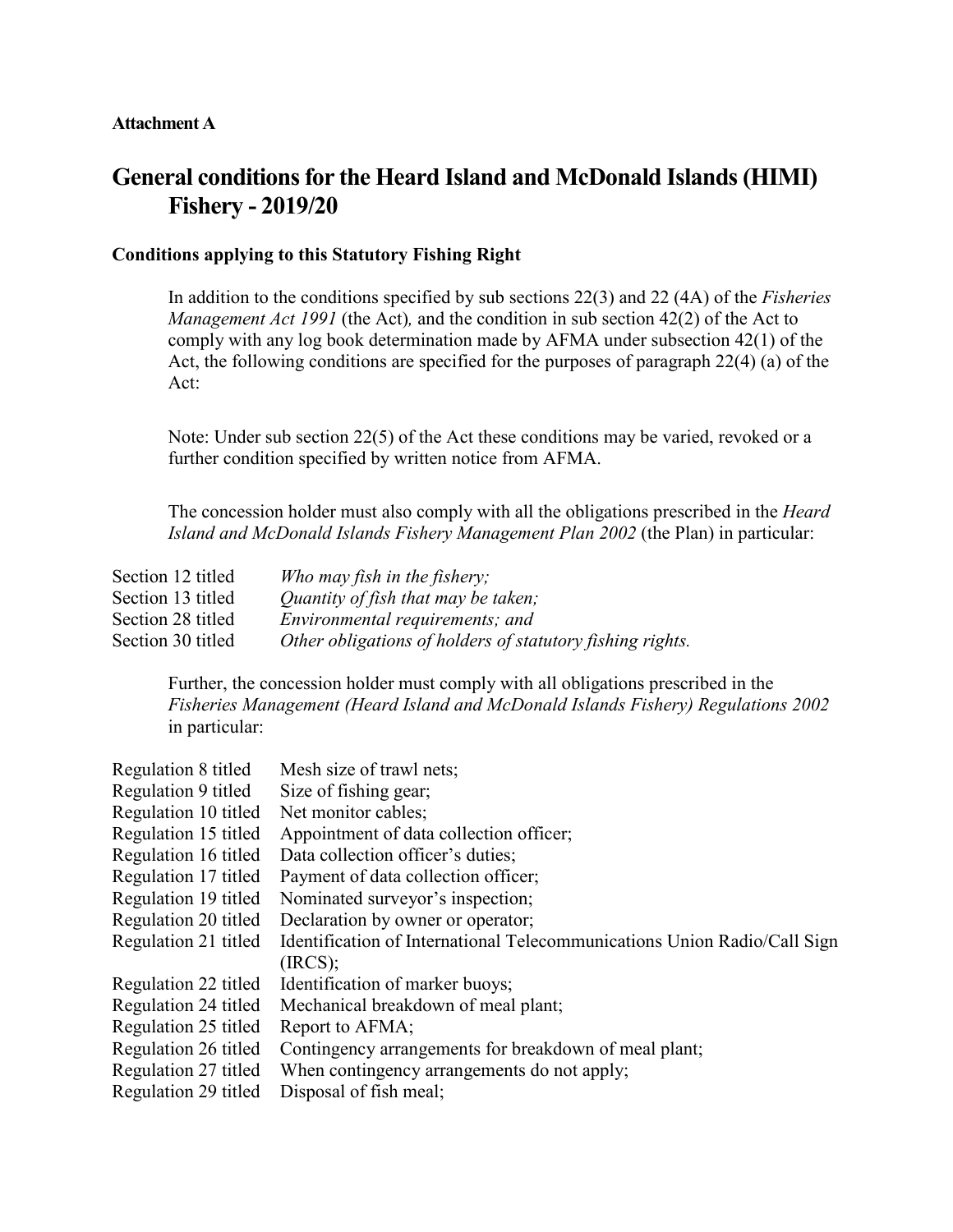| Regulation 30 titled CCAMLR inspections;                      |
|---------------------------------------------------------------|
| Regulation 31 titled Inspections when in port;                |
| Regulation 32 titled Report on inspection;                    |
| Regulation 33 titled Packaging and labeling of fish; and      |
| Regulation 34 titled Unloading of fish - notice requirements. |

By section 42B (2) of the Act, Regulations may prescribe conditions that apply to fishing concessions. Regulations have been prescribed in the *Fisheries Management Regulations 2019* (FM Regulations) providing conditions that apply to this fishing concession in particular:

| Regulation 33:      | Nominated boat must be used on trip.                                               |
|---------------------|------------------------------------------------------------------------------------|
| Regulation 37:      | Concession holder to ensure that vessel monitoring system is fitted and operating. |
| Regulation 39:      | Requirement to carry observer.                                                     |
| Regulation 40:      | Concession holder to ensure provision for observer and equipment.                  |
| Regulation 41:      | Concession holder to ensure observer is able to perform functions.                 |
| Regulation 44 - 65: | Catch limits.*                                                                     |
| Regulation 66 - 68: | Fish processing during a trip.                                                     |
| Regulation 70:      | No interaction with protected organism.                                            |
| Regulation 71:      | Reporting interaction with protected organism.                                     |
| Regulation 72:      | Requirements if protected organisms is injured by interaction.                     |
| Regulation 73:      | Requirements if protected organisms killed by interaction.                         |

\* not applicable to some concessions

Any terms used in these conditions that are defined in the Act, the Plan, the *Fisheries Management (Heard Island and McDonald Islands) Regulations 2002* or FM Regulations are to be read consistently.

## **Area of the Fishery**

1. This concession is granted for the area of the fishery as described in Schedule 1 of the Plan.

## **Area Limitations**

2. The concession holder must not fish under this concession outside the area of the fishery.

#### **Gear Limitations**

3. The concession holder is permitted to use longline fishing methods to target Patagonian Toothfish during the period 1 May to 14 September. Further, longline fishing to target Patagonian Toothfish is permitted during the longline season extension period 1 April to 30 April and 15 September to 30 November. The extensions to the longline fishing season is subject to a total catch limit of three (3) seabirds per boat as outlined in paragraph 14 below.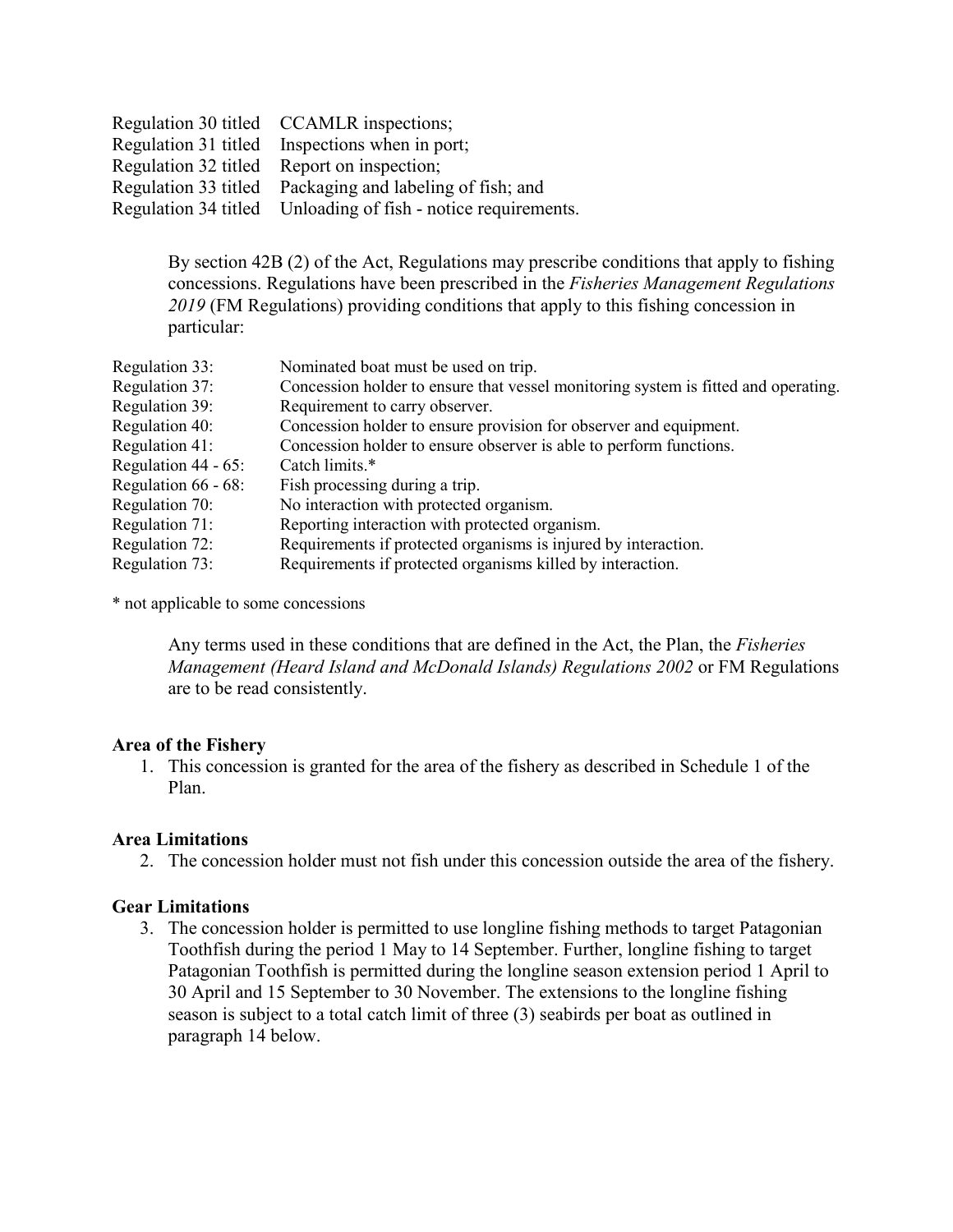- 4. The concession holder must tow paired streamer lines when deploying longlines. Each of the two streamer lines must be set up in accordance with specifications of streamer lines and method of deployment given in Annex 25-02/A of CCAMLR Conservation Measure (CM) 25-02 (2018).
- 5. The concession holder must use internally weighted longlines with an integrated weight of at least 50g/m.
- 6. A bird exclusion device (BED) designed to discourage birds from accessing baits during the hauling of longlines must be deployed to the extent allowed by prevailing weather conditions. Guidelines for a BED are given in Annex 25-02/B of CCAMLR CM 25-02 (2018).
- 7. The concession holder may use trawl methods to target Patagonian Toothfish and Mackerel Icefish from 1 December to 30 November but must not fish for Mackerel Icefish using mid-water trawl gear during the period 1 February to 31 March in any year.
- 8. The concession holder must not use any means or device which would obstruct or diminish the size of the meshes of trawl gear.
- 9. The concession holder shall ensure trawl nets are cleaned prior to shooting to remove items that might attract birds.
- 10. If three (3) or more seabirds are caught and killed by mid-water trawl gear used under this concession in a fishing season, the concession holder:
	- a. must immediately cease fishing using mid-water trawl gear during daylight hours (i.e. during the period after nautical dawn and before nautical dusk); and
	- b. may only fish using mid-water trawl gear during the hours of darkness between the times of nautical twilight (i.e. during the period after nautical dusk and before nautical dawn) for the remainder of that season.

Note: In these conditions nautical twilight means the times set forth in the Nautical Almanac tables for the relevant latitude, local time and date. A copy of the algorithm for calculating these times is available from the CCAMLR Secretariat.

- 11. The concession holder must ensure that the Fishery operates under Coordinated Universal Time (UTC) and that all times for boat operations are referenced to UTC.
- 12. The concession holder is permitted to use pot fishing method to target Patagonian Toothfish from 1 December to 30 November.
- 13. During the period 1 December to 30 November the concession holder is permitted to retrieve any fishing gear that has previously been reported to AFMA as lost under paragraph 28 1(b) of the Plan or that has been lost by Illegal, Unreported or Unregulated (IUU) fishing operators.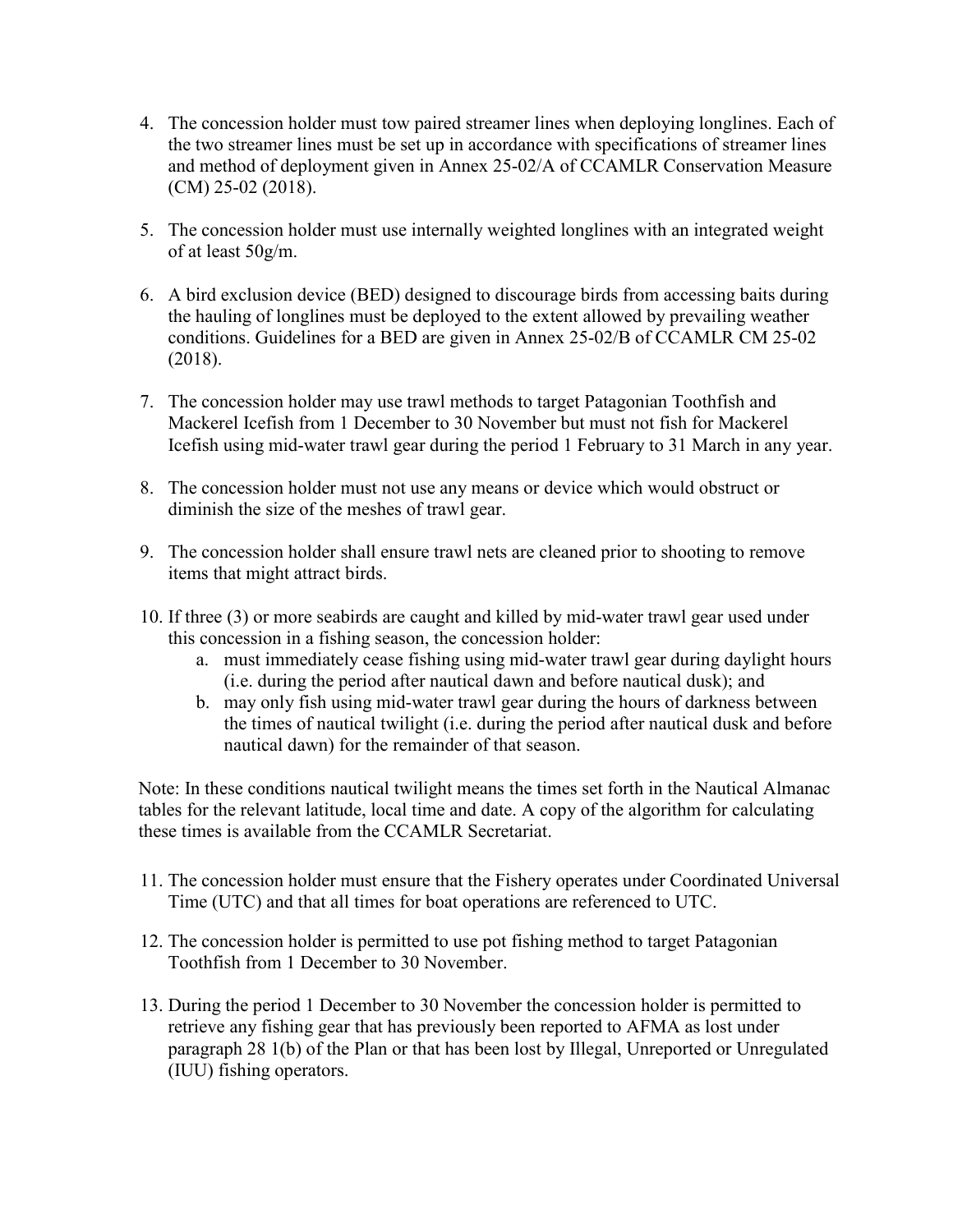## **Interactions with Seabird Obligations**

- 14. If three (3) seabirds are caught during the season extension period outlined in Condition 3, longline fishing shall cease immediately for that boat for the remainder of the season extension in that fishing season.
- 15. If the boat nominated to this concession is involved in an incident that results in a seabird being caught, the concession holder must:
	- a. if the bird is alive, make every effort to ensure that the bird is released alive and that, wherever possible, any hooks are removed without jeopardising the life of the bird; or
	- b. if the bird is dead, ensure:
		- i. if feasible, the dead seabird is brought aboard the boat;
		- ii. provide whatever assistance is necessary for the observer to:
			- take photographs or video footage of the dead seabird;
			- keep whatever parts of the dead seabird the observer believes are necessary (including, in particular, leg rings of banded seabirds); and
			- collect any other data and make any other observations requested by AFMA.
	- c. immediately tell the observer on board the boat about the incident, and allow the observer to observe the consequences of the incident.
	- d. notify AFMA in writing about the incident within 24 hours after the incident, including:
		- i. number of seabirds caught;
		- ii. species of seabirds caught;
		- iii. life status of seabirds caught;
		- iv. type of bait used;
		- v. fishing gear and mitigation measures used and stage of operation when the seabird bycatch occurred;
		- vi. time of day/night of line setting and haul (UTC);
		- vii. date and location of the catch;
		- viii. any external factors (such as weather conditions and moon phase) that may influence seabird bycatch; and
		- ix. whether the bird is dead or alive, and, if applicable, a description of the injuries the bird sustained;
		- x. if the bird is banded;
		- xi. whether the seabird was retained on board the boat or released.
- 16. The concession holder has not complied with the above paragraph unless AFMA has replied in writing within 72 hours, stating that the concession holder's notification has been fully received. The concession holder must re-send the report if AFMA has not replied in writing within 72 hours.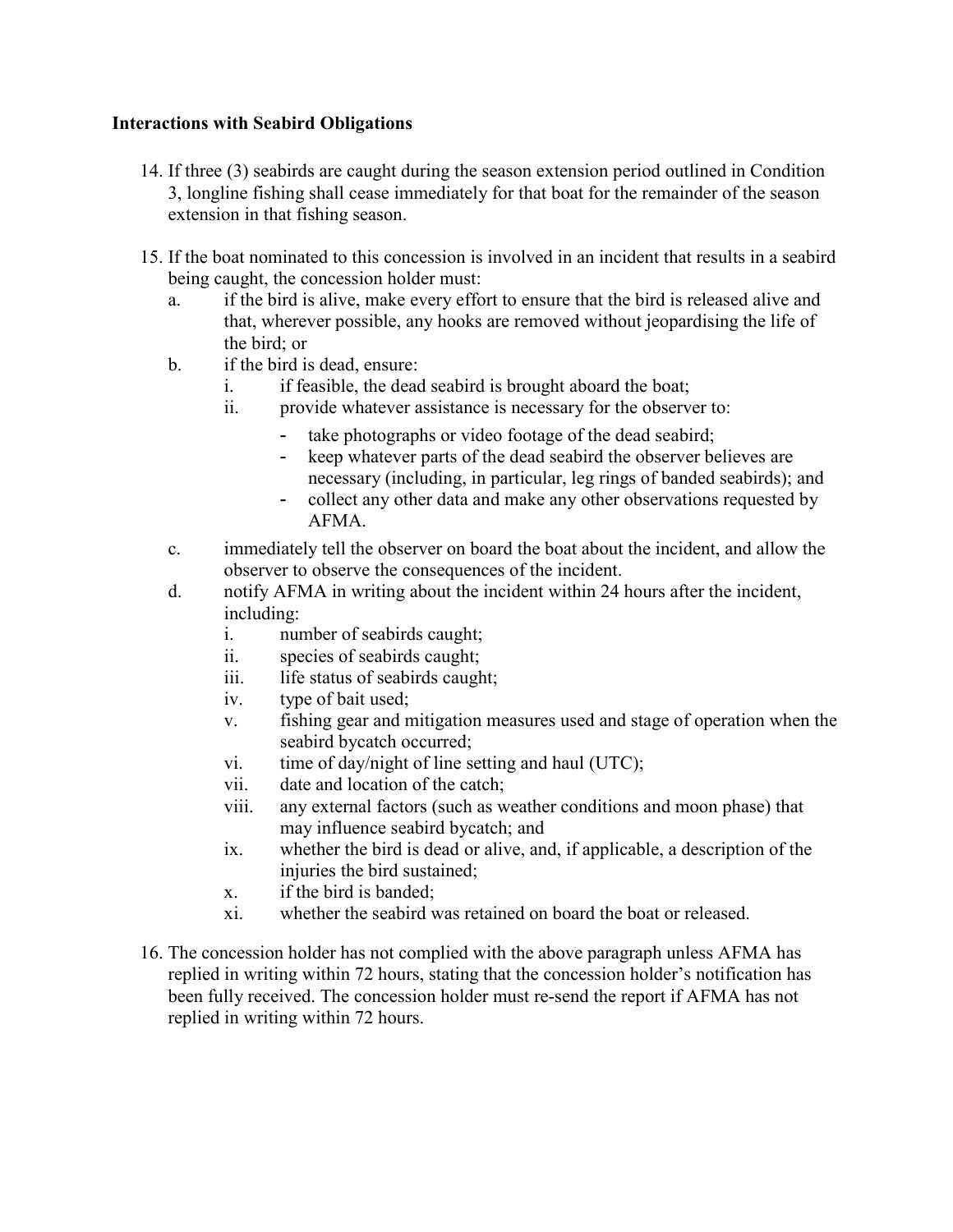## **Interactions with Marine Mammals Obligations**

- 17. If the boat nominated to this concession is involved in an incident that results in an injury to, or the death of, a marine mammal, the concession holder must:
	- a. either:
		- i. if the mammal is injured ensure that the marine mammal is given as much assistance as is practicable; or
		- ii. if the mammal is dead,
			- a. provide whatever assistance is necessary for the observer to:
				- i. take photographs or video footage of the dead mammal; and
				- ii. while meeting any boat food safety requirements established by the Australian Department of Agriculture, keep whatever parts of the carcass the observer believes are necessary; and
				- iii. collect any other data, or make any other observations, requested by AFMA; and
			- b. discharge the remains of the carcass from the boat in a manner that does not attract birds or mammals to the boat;
	- b. report the interaction to the observer on board the boat about the incident, and allow the observer to observe the consequences of the incident; and
	- c. Notify AFMA in writing about the interaction within 24 hours after the incident.
- 18. The concession holder has not complied with the above paragraph unless AFMA has replied in writing within 72 hours from when the report was sent, stating that the holder's transmission has been fully received. The concession holder must re-send the report if AFMA has not replied in writing within 72 hours.

## **Interactions with other bycatch Obligations**

19. All skates and rays must be brought on board or alongside the roller to be checked for tags and for their condition to be assessed. Unless otherwise specified by observers, all other skates and rays caught alive with a high probability of survival should be released alive, cutting snoods, and when practical removing the hooks.

## **Movement Obligations**

- 20. If the concession holder takes in any one haul more than 100 kg of *Champsocephalus gunnari* (Mackerel Icefish), and more than 10% of *Champsocephalus gunnari* by number are smaller than 240mm total length, the boat nominated to the concession shall:
	- a. move to another fishing location at least 5 nautical miles distant;
	- b. must not set any gear at any point within 5 nautical miles of the location where the catch of small *Champsocephalus gunnari* exceeded 10% for a period of at least five days; and
	- c. notify AFMA in writing about the move on obligation within 24 hours after the incident.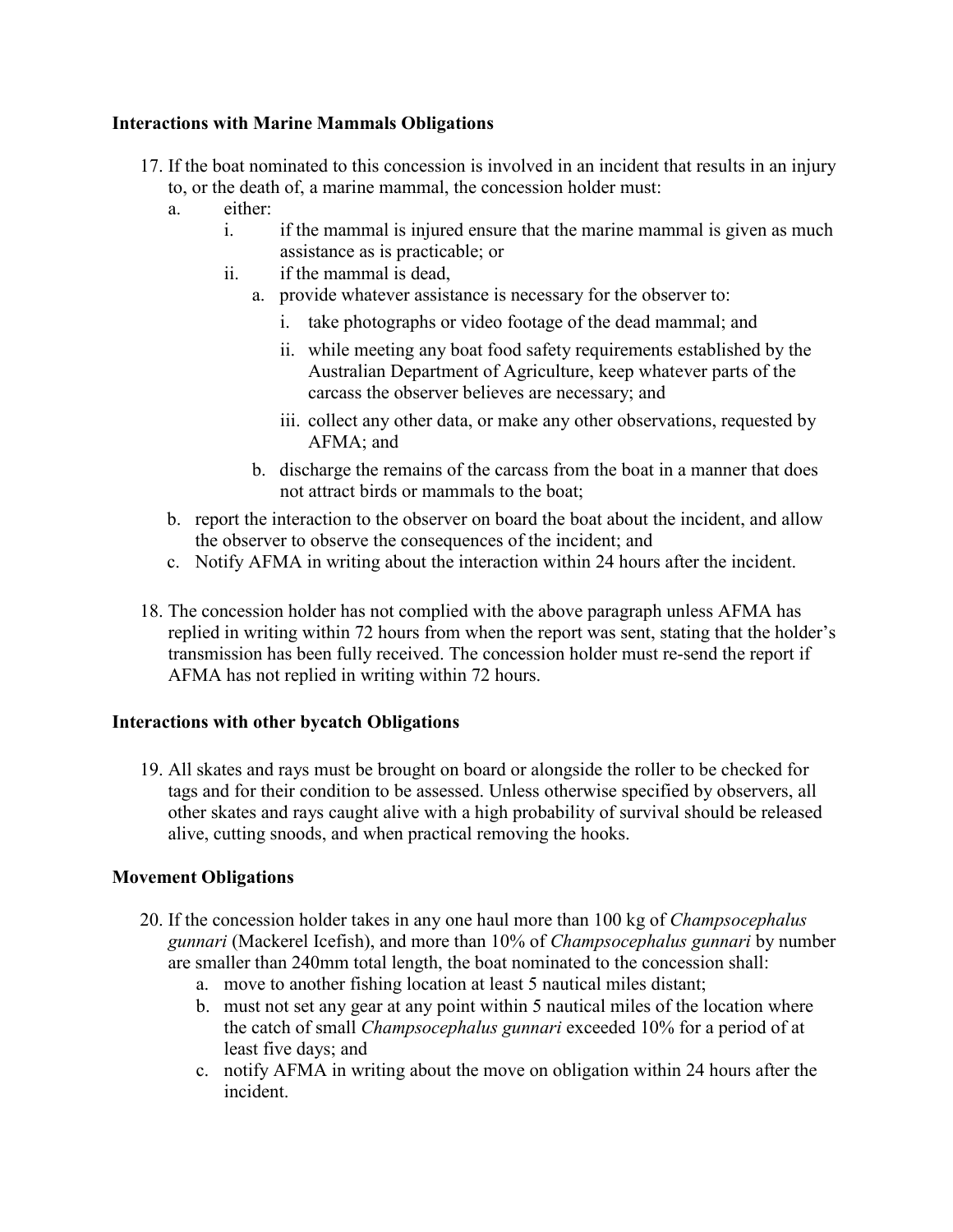- 21. The location where the catch of small *Champsocephalus gunnari* exceeded 10% is defined as the path followed by the boat from the point at which the fishing gear was first deployed from the boat to the point at which the fishing gear was retrieved by the boat.
- Note: The total length of a mackerel icefish is considered to be the distance from the tip of the snout to the furthest tip of the tail.
	- 22. If the concession holder takes in any one haul an amount of bycatch, regardless of whether it is retained or released, of:
		- a. 5 tonnes or more of the species Unicorn Icefish; or
		- b. 3 tonnes or more of all *Macrourus spp* combined; or
		- c. 2 tonnes or more of Grey rockcod; or
		- d. 2 tonnes or more of *Somniosus spp*; or
		- e. 2 tonnes or more of skates and rays; or
		- f. 1 tonne or more of any other species for which bycatch limits apply.

The concession holder must:

- a. ensure that the boat does not, for five days at any point within 5 nautical miles of the location of the haul, use that same fishing method to fish; and
- b. notify AFMA in writing about the move on obligation within 24 hours after the incident.
- Note: For a trawl the path is defined from the point at which the fishing gear was first deployed from the boat to the point at which the fishing gear was retrieved by the boat. For a longline the path is defined from the point at which the first anchor of a set was deployed to the point at which the last anchor of that set was deployed. For a longline, a haul refers to a single longline regardless of how contiguous sections of gear are connected

## **Handling and treatment of bycatch**

- 23. The concession holder (or a person acting on the holder's behalf) must not mistreat bycatch.
- 24. The concession holder must, where reasonably possible, release alive shark taken as bycatch, especially juveniles and gravid females.

**Definitions**: For the purpose of clauses 22 and 23 above:

Mistreat: means taking, or failing to take, any reasonable action or actions, which results, or is likely to result, in the;

- i. death of, or
- ii. injury to, or
- iii. causing of physiological stress to any bycatch.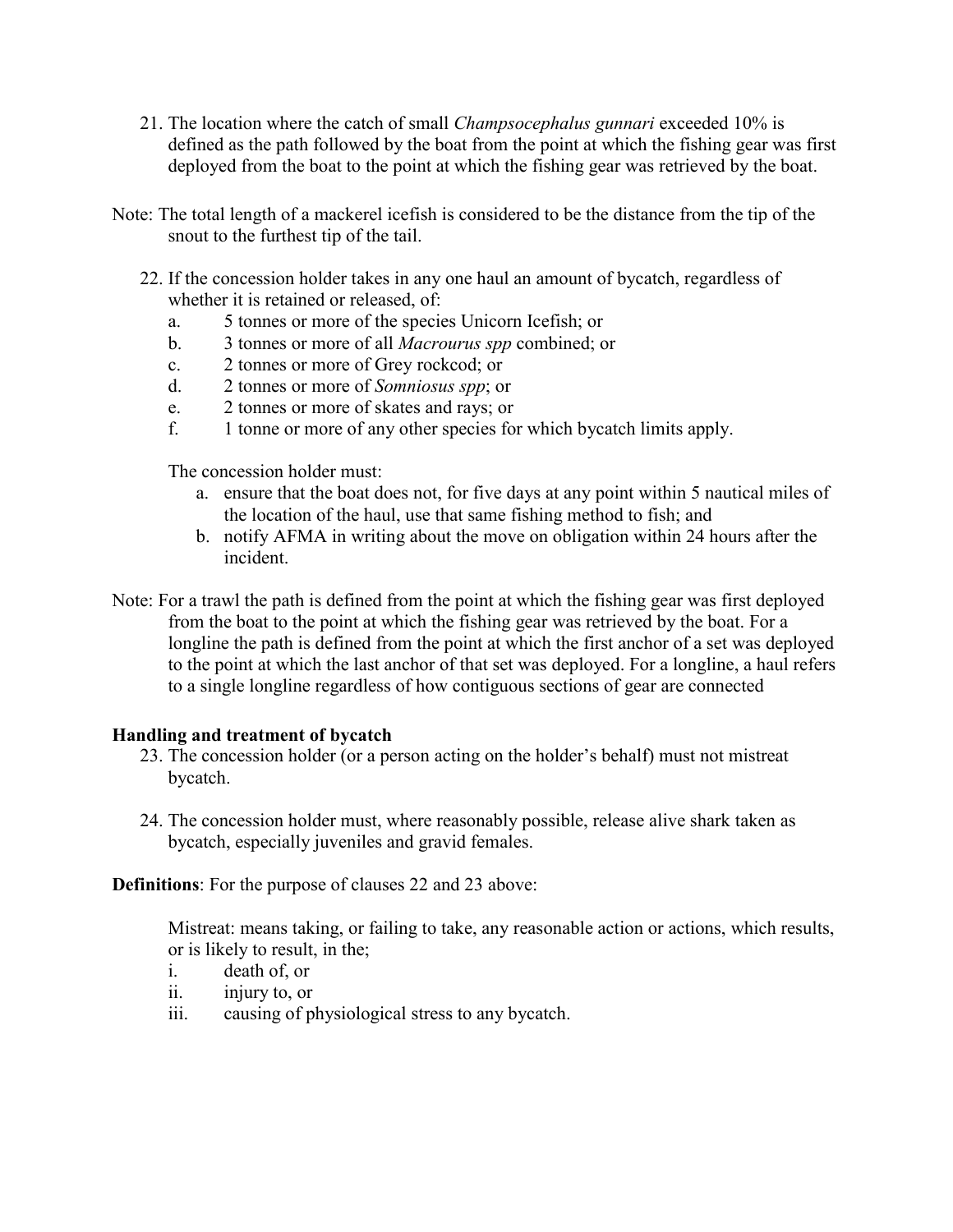Bycatch: means any species that physically interact with fishing boats and/or fishing gear (including auxiliary equipment) and which are not usually kept by commercial fishers (Bycatch species may include fish, crustaceans, sharks, molluscs, marine mammals, reptiles and birds. Bycatch includes listed protected species under the *Environment Protection and Biodiversity Conservation Act 1999*.)

Notes: For the purposes of this condition 'mistreat' does not include the taking, or failing to take, action where it is reasonably necessary to take, or not take, the action;

- to ensure the safety of the boat and or its crew, or
- to comply with the requirements of any AFMA approved bycatch management plan(s) (these may include Seabird Management Plans, Vessel Management Plans etc.).

# **Transhipping Obligations**

- 25. The concession holder must notify AFMA via email [AntarcticReporting@afma.gov.au](mailto:AntarcticReporting@afma.gov.au) and the CCAMLR Secretariat via email [cds@ccamlr.org](mailto:cds@ccamlr.org) of any transhipments within the CCAMLR Convention Area by providing the following details for all boats involved in the transhipment:
	- a. name
	- b. IMO number
	- c. International Radio Call Sign (IRCS)
	- d. Flag State
	- e. proposed time, date and position, in latitude and longitude, of transhipment.
- 26. Any transhipment notification must include details of the type and amount of harvested marine living resources and any other goods or materials to be transhipped.
- 27. Any transhipment notifications must be sent at least 72 hours in advance of the boat transhipping for harvested Antarctic marine living resources, bait or fuel and at least two (2) hours in advance for all other goods or materials.
- 28. The concession holder may, upon written approval from AFMA:
	- a. carry fish taken with the use of another boat on the nominated boat; or

b. tranship fish caught by the nominated boat to another boat by transferring at sea (or outside of a port) provided the AFMA observer agrees with the quantity transhipped as specified on the *Dissostichus* catch document, and notifies AFMA of their concurrence in writing.

29. The concession holder must, within three (3) working days of any of its vessels having transhipped within the Convention Area, confirm the information provided in accordance with paragraphs 25 or 26 to the Secretariat and AFMA using the template shown in Annex 10-09/A of CCAMLR CM 10-09 or indicate if this information has changed.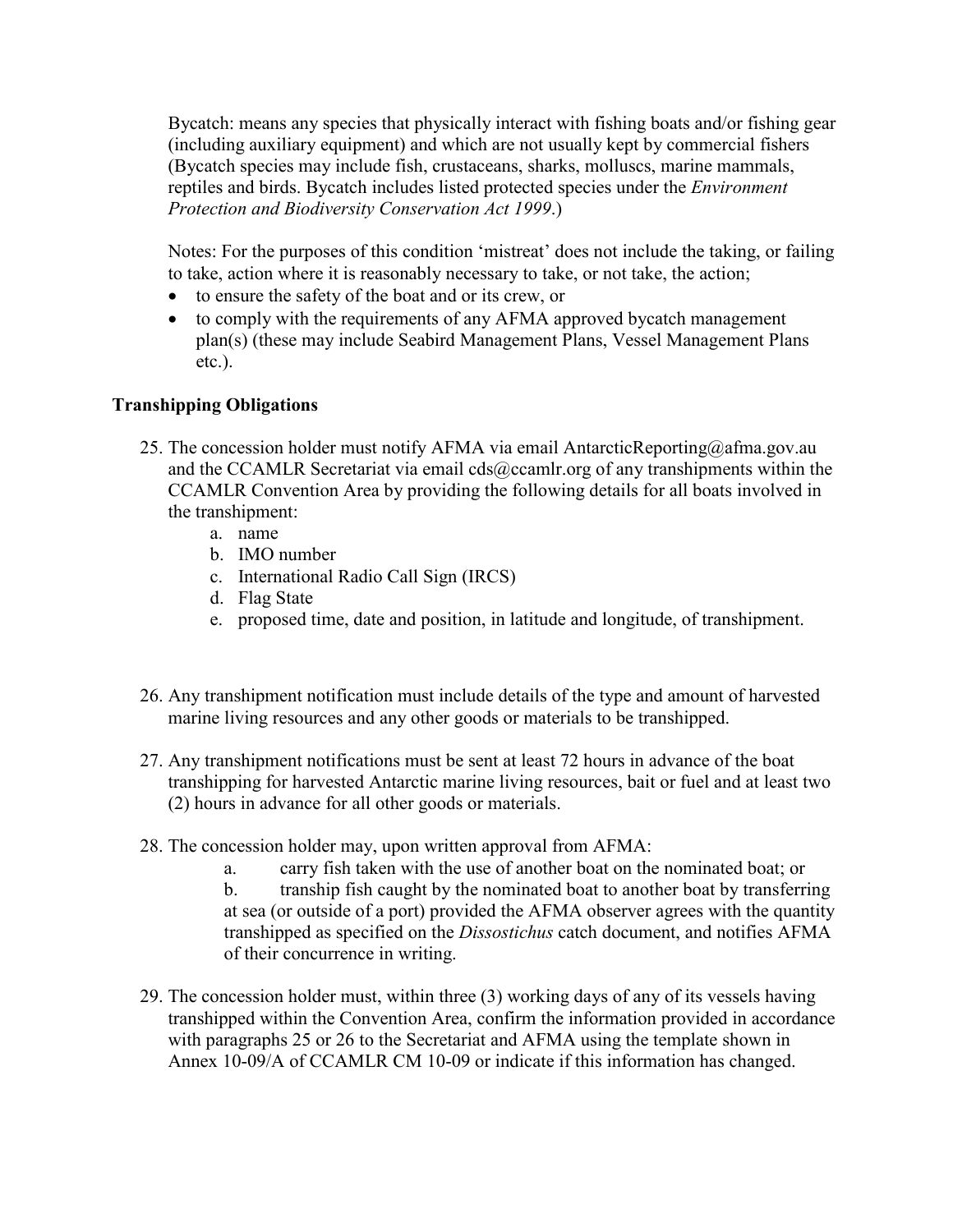## **Observer Obligations**

- 30. The boat nominated to this concession must have at least two scientific observers, on board whilst conducting any fishing activities within the fishing season or season extensions.
- 31. One scientific observer may be a data collection officer as specified in paragraph 32 below.
- 32. If the concession holder appoints a data collection officer as a scientific observer on board the nominated boat:
	- a. the data collection officer must be:
		- i. approved by AFMA; and
		- ii. employed by an agency on the Register of Accredited Agencies kept by AFMA; and
	- b. the concession holder must pay the agency with whom the data collection officer is employed a fixed daily rate that:
		- i. is not subject to the amount of fish caught;
		- ii. does not include the payment of a bonus; and
		- iii. is not paid directly to the data collection officer.
- 33. The concession holder must:
	- a. not direct the duties of the data collection officer;
	- b. ensure that the data collection officer has no other duties on the nominated boat relating to crewing the boat; and
	- c. ensure that the data collection officer works in cooperation with the other observer(s) on the boat.
- 34. The concession holder must give scientific observers the status of ship's officers. Accommodation and meals for scientific observers on board must be of a standard commensurate with this status. This is what AFMA considers to be adequate food and accommodation for the purpose of Division 5 regulation 40 of the FM Regulations.
- 35. The concession holder must not:
	- a. offer a scientific observer, either directly or indirectly, any gratuity, gift, favour, loan or anything of monetary value, except for meals, accommodations or salary when provided by the vessel;
	- b. intimidate, or interfere with the duties of a scientific observer;
	- c. interfere with or bias the sampling procedure employed by a scientific observer;
	- d. tamper with, destroy, or discard a scientific observer's collected samples, equipment, records, photographic film, papers, or effects without the express consent of the observer;
	- e. prohibit, impede, threaten, or coerce, an observer from/into collecting samples, making observation, or otherwise performing the observer's duties;
	- f. harass a scientific observer; or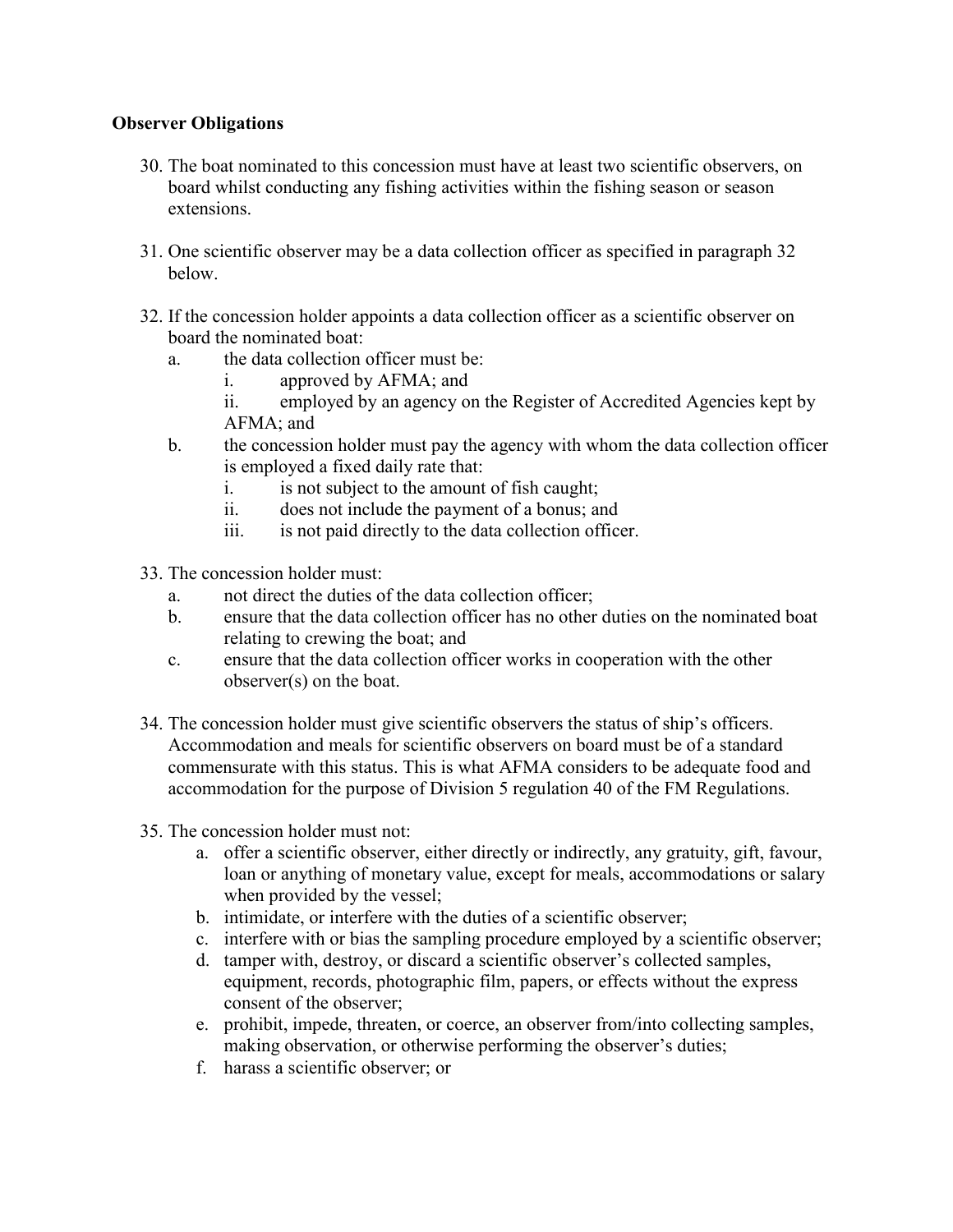- g. interfere with or prevent the observer from communicating with the Designating Member, including by preventing the scientific observer from having access to the vessel's communication equipment.
- 36. To obtain AFMA Scientific observer(s) for the nominated boat, the concession holder must provide AFMA with at least 21 days notice before the date of departure.
- 37. The concession holder must ensure that scientific observers are given assistance by the concession holder, the master of the boat and the crew members of the boat, and has access to all areas of the boat, so as to enable the observers to carry out their data collection duties to the extent reasonably necessary, as specified in the CCAMLR Scientific Observers Manual and Annex I of the Text of the Scheme of International Scientific Observation, as amended from time to time, without impediment or influence.
- 38. The concession holder must help each scientific observer on board the nominated boat:

a. record the number, type and circumstance of each interaction of the nominated boat with seabirds or mammals;

b. record details of other boats sighted, and information about the activities of those boats in the AFZ including vessel type identification, vessel position, activity;

c. assist with meeting the tagging requirements for the fishery; and

d. cooperate and assist the observer with performing data collection requirements if requested by the observer *(e.g. Conversion Factor tests, lifting).*

- 39. The concession holder must not interfere with or prevent the scientific observer from communicating with his/her employer, including by preventing the scientific observer from having access to the boat's communication equipment.
- 40. The concession holder must ensure that any AFMA observer on board the nominated boat during a trip is given access to internet (available via wifi or cabling) for the purpose of:
	- a. communicating with AFMA and other government agencies as required from time to time; and
	- b. reasonable personal use.
- 41. Where an observer onboard the boat is injured or falls ill the concession holder must:
	- a. take all reasonable action to ensure they are provided with adequate medical care including, at the master's discretion, the immediate return of the boat or the evacuation of the observer to a location able to provide appropriate medical care;
	- b. immediately contact the AFMA Duty Officer (24hrs) by phone on +612 6275 5818 to report injury or illness; and
	- c. within 12 hours of an observer reporting to the Master of taking ill or suffering an injury which prevents them from completing their duties, inform AFMA via email AntarcticReporting@afma.gov.au of the following:
		- i. current condition of the observer;
		- ii. likely illness or, in case of an injury, a detailed description of the cause of the injury;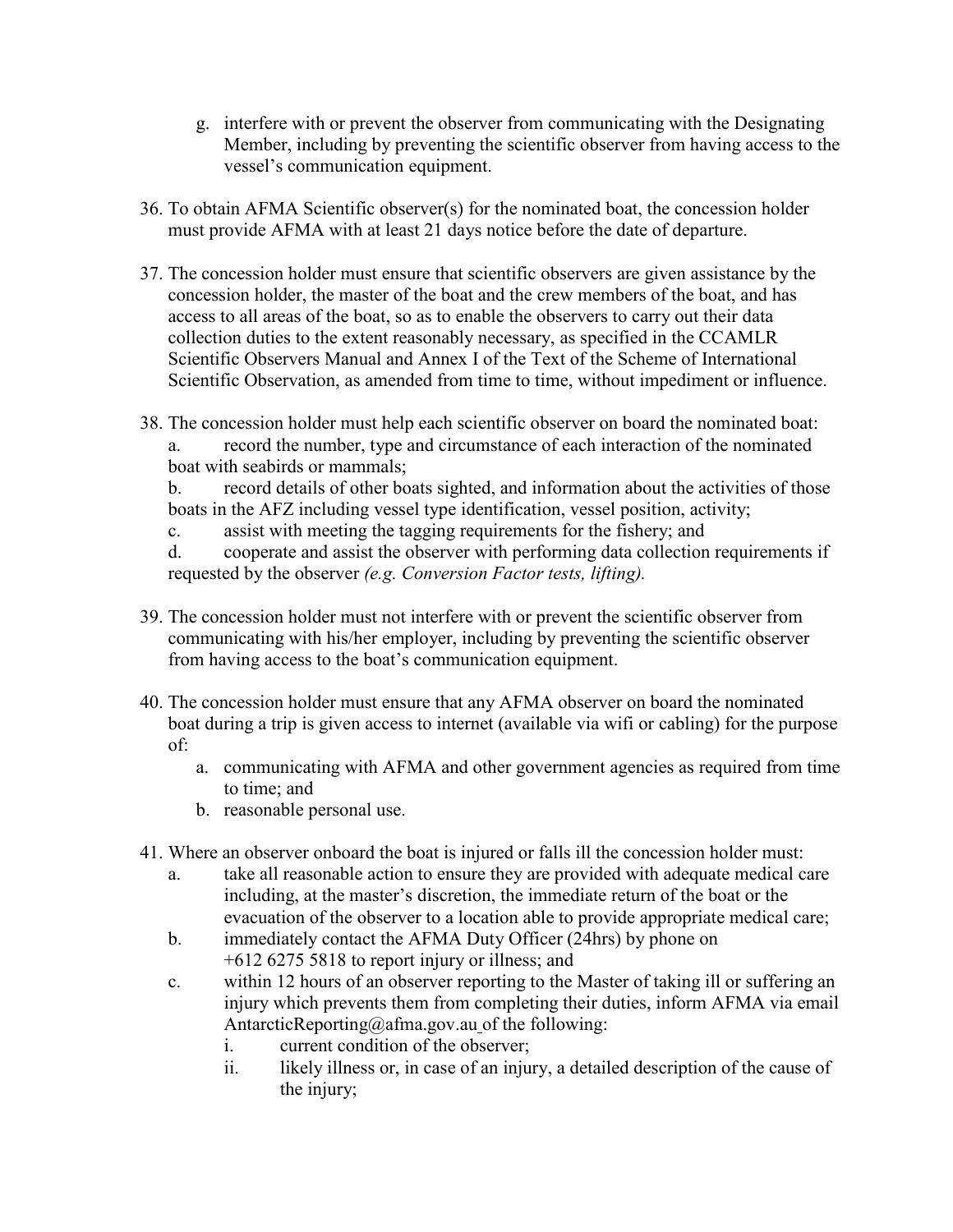- iii. treatment of the observer and if any further medical assistance is required or to be obtained;
- iv. extent of incapacity of the observer;
- v. expected duration of the illness/incapacity, if known;
- vi. current activity of the boat (e.g. steaming to port, fishing, searching); and
- vii. expected date of return to port.
- 42. If the illness or injury is likely to last less than five (5) days such as viruses, flu, sprained ankle or where the boat is likely to cease fishing within five (5) days and return to port:
	- a. the boat may function with one observer;
	- b. AFMA and the remaining observer will agree on a reduced program for observation for the duration of the illness. This will be done at the time and will depend on the expected activity of the boat and the level of contribution the incapacitated observer can continue to make (e.g. bird counts from the wheelhouse);
	- c. the reduced program will still include elements of both fisheries and ecological data collection; and
	- d. the holder and/or the master will report to AFMA at least every second day on the health of the ill observer and the effectiveness and practicality of the arrangements implemented.
- 43. If the illness or injury is likely to cause the observer to be unfit for duty for a period in excess of five (5) days:
	- a. the holder must provide a crew member, suitable to the unaffected observer, to act as an assistant to the unaffected observer in their work;
	- b. AFMA and the unaffected observer will agree on a reduced program for observation and suitable duties for the deputised crew member. This will be done at the time and will depend on the expected activity of the boat, the expertise of the deputised crew member and the level of contribution the incapacitated observer can continue to make (e.g. bird counts from the wheelhouse);
	- c. the reduced program will still include elements of both fisheries and ecological data collection; and
	- d. the holder and/or the master will report to AFMA at least every second day on the health of the incapacitated observer and the effectiveness and practicality of the arrangements implemented.
- 44. Should both observers fall ill or suffer an injury that simultaneously prevents both of them from carrying out their duties, the holder must advise AFMA within 12 hours of the second observer, or both observers, reporting to the master of taking ill or suffering an injury:
	- a. current condition of the observers;
	- b. likely illness/es or, in case of an injury/s, a detailed description of the cause of the injury/s;
	- c. treatment of the observers and if any further medical assistance is required or to be obtained;
	- d. extent of incapacity of the observers;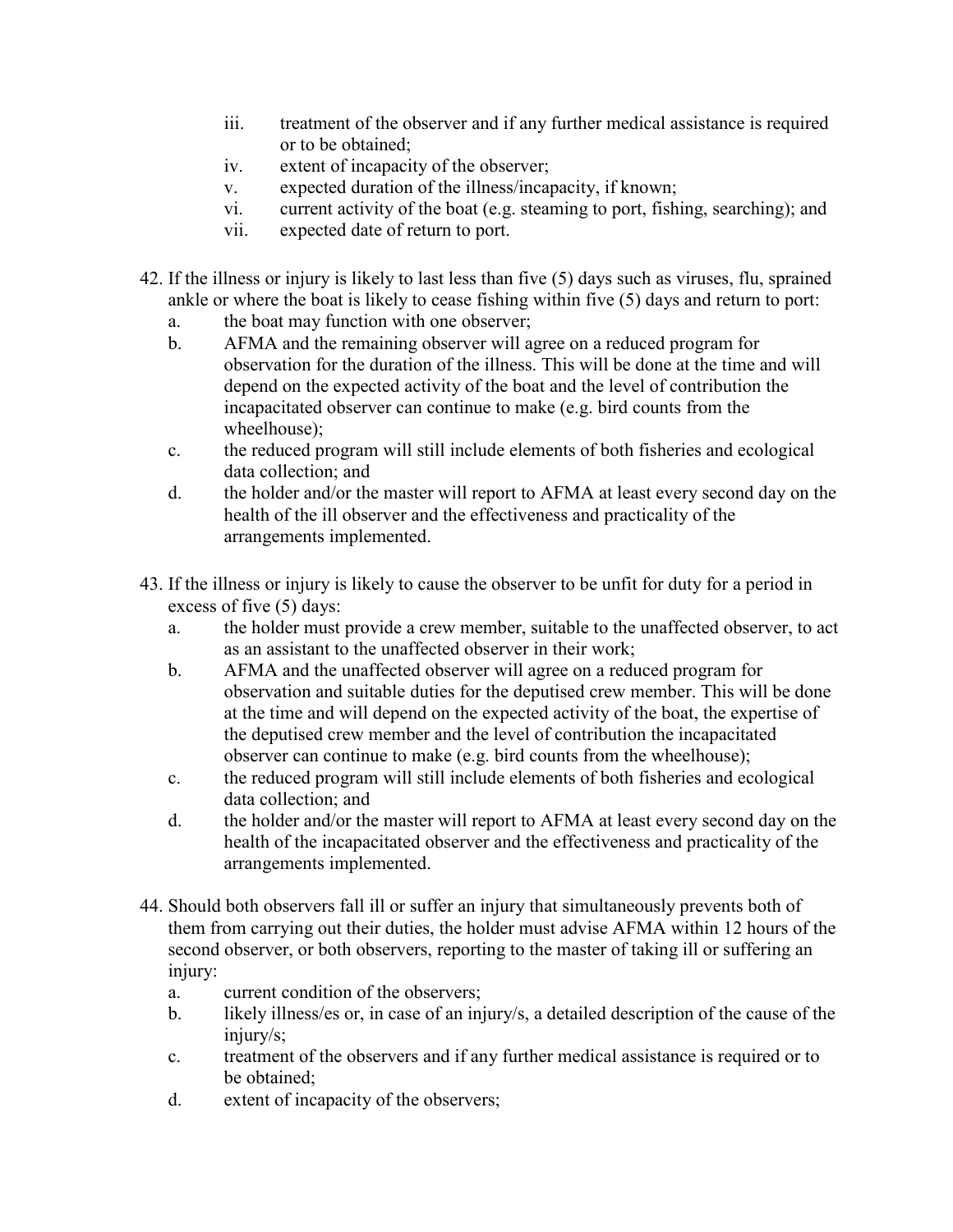- e. expected duration of the illness/incapacity, if known;
- f. current activity of the boat (e.g. steaming to port, fishing, searching); and
- g. expected date of return to port.
- 45. Subject to the particular circumstances prevailing at the time, AFMA will advise the holder of an appropriate course of action, which may include a cessation of fishing activity, until at least one observer is fit enough to undertake their duties.
- Note: For the purposes of these contingency arrangements an advice to AFMA is considered to be contacting the AFMA Observer Manager during office hours (8am-5pm, Monday to Friday) on telephone number  $+612$  6225 5555 or 24 hours on  $+61$  427 496 446 or email at AntarcticReporting@afma.gov.au. Email messages will not be taken to be received unless they are confirmed, in writing by AFMA within 72 hours. If unable to contact the AFMA Observer Manager advice may be made to the AFMA Duty Officer 24 hours on phone number +612 6275 5818.
	- 46. In the event an observer dies, is missing or presumed fallen overboard, the concession holder must:
		- a. immediately suspend all fishing operations;
		- b. immediately commence search and rescue if the observer is missing or presumed fallen overboard, and search for at least 72 hours, or until the search is called off by the Maritime Rescue Coordination Centre (MRCC), unless the observer is found sooner, or unless instructed by the Receiving Member to continue searching;
		- c. immediately notify the AFMA Observer Manager during office hours (8am-5pm, Monday to Friday) on telephone number +612 6225 5555 or 24 hours on 0427 496 446, and email [AntarcticReporting@afma.gov.au.](mailto:AntarcticReporting@afma.gov.au) If unable to contact the AFMA Observer Manager advice may be made to the AFMA Duty Officer 24 hours on phone number +612 6275 5818.
		- d. immediately notify the appropriate MRCC and alert other boats in the vicinity by using all available means of communication;
		- e. cooperate fully in any search and rescue operation;
		- f. provide a report to the appropriate authorities on the incident; and
		- g. cooperate fully in any and all official investigations and with all directions, including by returning to port if appropriate, and preserves any potential evidence and the personal effects and quarters of the deceased or missing observer.
	- 47. In the event an observer dies, the concession holder must ensure that the body is wellpreserved for the purposes of an autopsy and investigation.
	- 48. In the event that an observer suffers from a potentially serious illness or serious injury that may threaten his or her life or safety, the concession holder must seek medical advice through the relevant MRCC. If the MRCC has been advised by the pertinent medical professional that the observer suffers from a serious illness or injury that threatens his or her life or safety, the concession holder must:
		- a. immediately suspend fishing operations;
		- b. immediately notify the Receiving Member and the MRCC;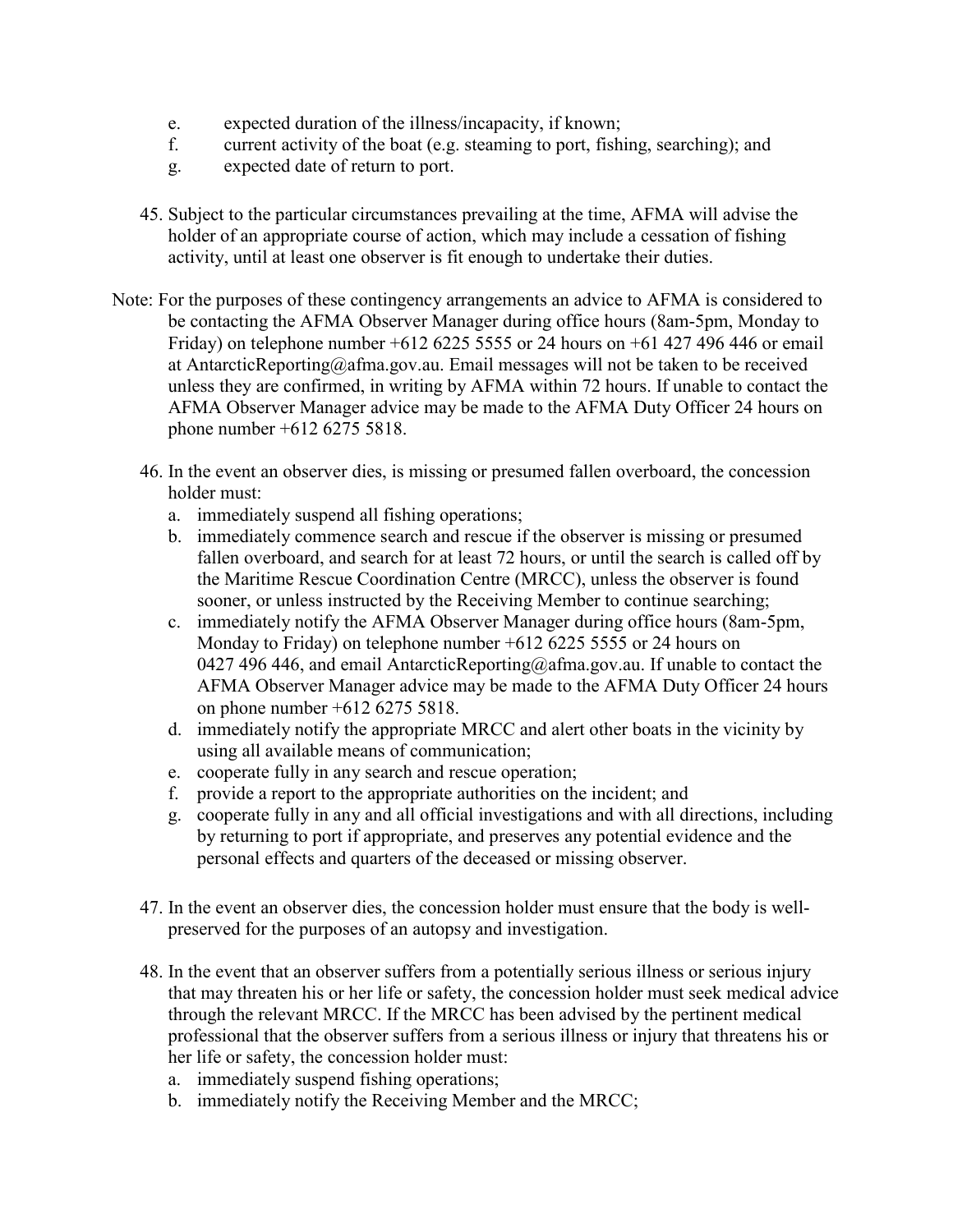- c. take all reasonable actions to care for the observer and provide any medical treatment available and possible on board the boat;
- d. if recommended by the MRCC or requested by AFMA, facilitate the disembarkation and transport of the observer to a medical facility equipped to provide the required care, as soon as practicable; and
- e. cooperate fully in any and all official investigations into the cause of the illness or injury.

## **Reporting Obligations**

- 49. At least 24 hours prior to a nominated boat leaving port to commence fishing, the concession holder must notify AFMA, via email to AntarcticReporting@afma.gov.au. The notification must include the name of the port of departure and an estimated time and date of departure.
- 50. The concession holder must notify both AFMA (via email to AntarcticReporting@afma.gov.au) and the CCAMLR secretariat (via email to [data@ccamlr.org\)](mailto:data@ccamlr.org) before the boat enters, exits or moves between Statistical Subareas and Statistical Divisions of the CCAMLR Convention Area using the format outlined in Annex 10-04/A of CM 10-04 (2018); and
- 51. Whilst fishing, the concession holder must transmit the form CCAMLR Data Form CEfv2020 (ten (10) day catch and effort report) before the third day after the end of each ten (10) day period (days 1-10, 11-20, 21-end of the month respectively) to the Data Manager via email AntarcticReporting@afma.gov.au and AAD via email AntarcticObserver@aad.gov.au.
- 52. For trawl operations, the concession holder must:
	- a. ensure the CCAMLR Data Form CEfv2020, CCAMLR Data Form C1v2019 (electronic Fine-Scale Catch and Effort Data for Trawl Fisheries) is accurately completed in accordance with the instructions contained in the electronic logbooks;
	- b. ensure that within seven (7) days after the end of the month in which fishing took place, CCAMLR Data Form C1v2019 is supplied to the AFMA Data Manager via email AntarcticReporting@afma.gov.au and to AAD via email AntarcticObserver@aad.gov.au;
	- c. ensure that within seven (7) days of the boats return to port the CCAMLR Data Form C1v2019 is supplied to the AFMA Data Manager via email AntarcticReporting@afma.gov.au and to AAD via email AntarcticObserver@aad.gov.au.
- 53. For longline operations, the concession holder must:
	- a. ensure the CCAMLR Data Form CEfv2020, CCAMLR Data Form C2v2019 (electronic Fine-Scale Catch and Effort Data for Longline Fisheries) is accurately completed in accordance with the instructions contained in the electronic logbooks;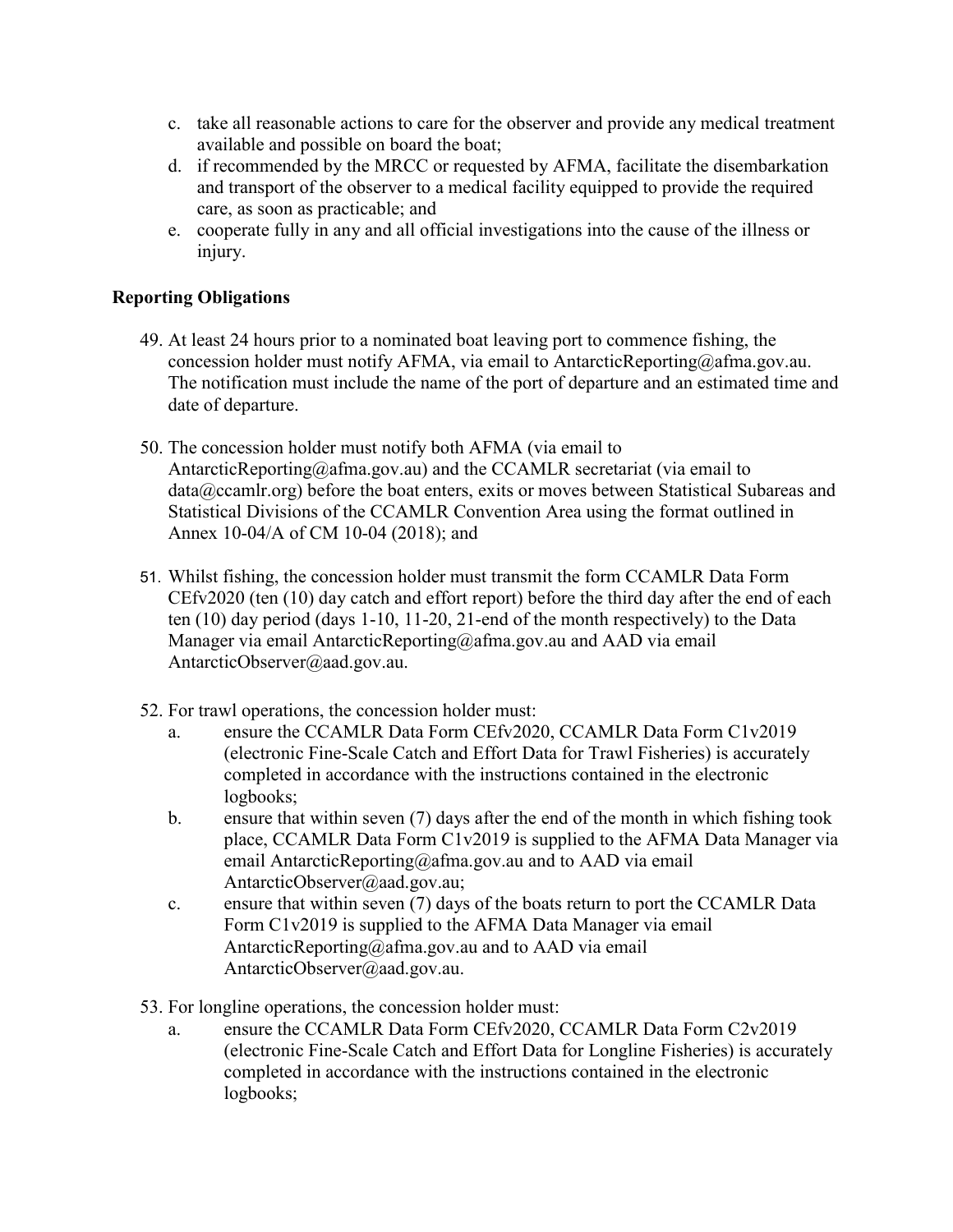- b. ensure that within seven (7) days after the end of the month in which fishing took place, CCAMLR Data Form C2v2019 is supplied to the AFMA Data Manager via email AntarcticReporting@afma.gov.au and to AAD via email AntarcticObserver@aad.gov.au;
- c. ensure that within seven (7) days of the boats return to port, CCAMLR Data Form C2v2019 is supplied to the AFMA Data Manager via email AntarcticReporting@afma.gov.au and to AAD via email AntarcticObserver@aad.gov.au.
- 54. For pot operations, the concession holder must:
	- a. ensure the CCAMLR Data Form CEfv2020, CCAMLR Data Form C5v2019 (electronic Fine-Scale Catch and Effort Data for Pot Fisheries, including Pot Design) are accurately and fully completed in accordance with the instructions contained in the electronic logbooks;
	- b. ensure that within seven (7) days after the end of the month in which fishing took place, CCAMLR Data Form C5v2019 is supplied to the AFMA Data Manager via email AntarcticReporting@afma.gov.au and to AAD via email AntarcticObserver@aad.gov.au; and
	- c. ensure that within seven (7) days of the boats return to port, CCAMLR Data Form C5v2019 are supplied to the AFMA Data Manager via email [AntarcticReporting@afma.gov.au](mailto:AntarcticReporting@afma.gov.au) and to AAD via email AntarcticObserver@aad.gov.au.
- 55. If it is not possible to transmit via electronic logbook any one or more reports referred to within the time frames, then the concession holder must contact the AFMA Data Manager at email AntarcticReporting@afma.gov.au to identify alternative means to provide the information to AFMA.
- 56. If it is not possible to transmit any one or more of the reports or an acknowledgment of any of those reports is not received within nine (9) days of the end of a reporting period, then the concession holder must:
	- a. immediately stow all fishing gear and take the boat directly to a port;
	- b. as soon as possible, report to AFMA that the boat is being, or has been, taken to the above-mentioned port with gear stowed, due to an inability to transmit the reports; and
	- c. as soon as possible (whether before or after arriving at port), transmit any outstanding reports to AFMA.
- Note: A transmission will not be taken to have been received by AFMA unless a return email is sent by AFMA within 72 hours and received by the concession holder/Master in reply, stating that the complete report has been received. The concession holder must re-send the report if AFMA has not replied in writing within 72 hours.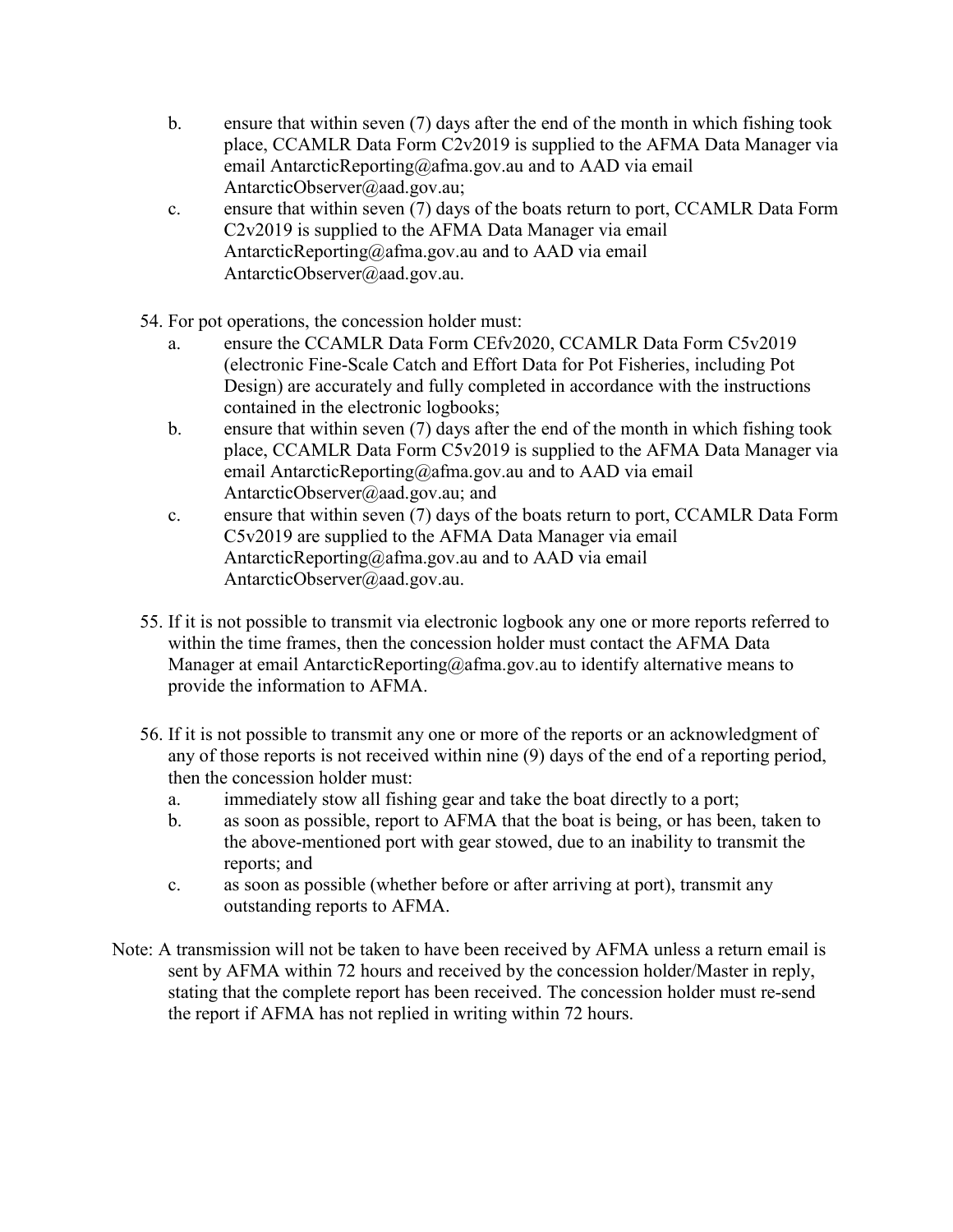57. The concession holder must record and at the end of each fishing trip report to AFMA, via email [AntarcticReporting@afma.gov.au,](mailto:AntarcticReporting@afma.gov.au) the total number and weight of each species taken, including amounts taken for personal consumption or rendered to offal. These amounts will be decremented against quota allocations and the total allowable catch for each species.

## **Reporting of Boat Sightings**

- 58. The concession holder must ensure, in the event that the master of the boat sights a fishing boat within the Convention Area that is not authorised to fish in the HIMI fishery, that the master documents as much information as possible on each such sighting, including:
	- a. name and description of the boat;
	- b. boat call sign;
	- c. registration number and the Lloyds/IMO number of the boat;
	- d. Flag State of the boat;
	- e. photographs of the boat to support the report; and
	- f. any other relevant information regarding the observed activities of the sighted boat.
- 59. The concession holder must ensure that the master forwards a report containing the information referred to in the above paragraph to AFMA via email AntarcticReporting@afma.gov.au as soon as possible.

## **Other Obligations**

- 60. The concession holder must ensure that no offal or bycatch is discharged from the boat in the fishery or within the exclusive economic zone (EEZ) of another country, unless in compliance with paragraphs 19 and 24 or if offal is discharged in the EEZ southwest of the following line:
	- a. 069°30' East, and the point that intersects with the HIMI / Kerguelen EEZ
	- b. 53°00 South, 070°30 East
	- c. 54°30' South, 070°30 East
	- d. 55°30' South, 072°30 East
	- e. 56°00' South, and the point that intersects with the HIMI EEZ.

Note: If discharging offal in the waters described above, the concession holder must advise AFMA in writing within 24 hours after the completion of the offal discharge, including the time (UTC) and coordinates where the discharge took place.

61. Before any offal is discharged from the nominated boat the concession holder must remove all fish hooks from the offal prior to discharge.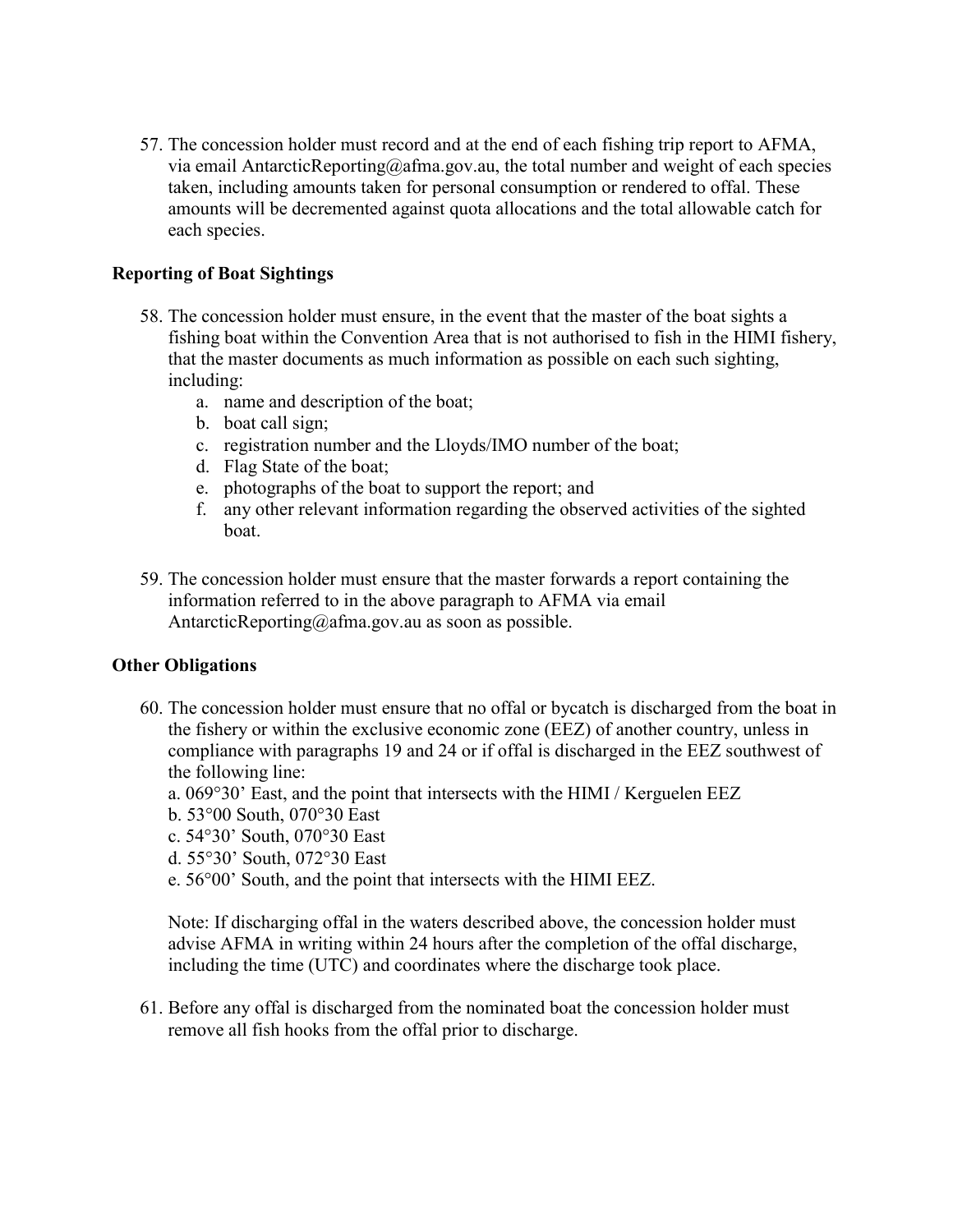62. The concession holder must ensure that no plastics are discharged into the sea, in accordance with MARPOL Annex V on Regulations from the Prevention of Pollution by Garbage from ships.

Note: MARPOL Annex V, paragraph 1 does not apply to:

(i) the discharge of plastics from a vessel necessary for the purpose of securing the safety of a vessel and those on board or saving life at sea; or

(ii) the accidental loss of plastics resulting from damage to a vessel or its equipment provided that all reasonable precautions have been taken before and after the occurrence of the damage, to prevent or minimise the accidental loss; or,

(iii) the accidental loss of fishing gear consisting of or containing plastic from a vessel provided that all reasonable precautions have been taken to prevent such loss; or

(iv) the discharge of fishing gear consisting of or containing plastic from a vessel for the protection of the marine environment or for the safety of that vessel or its crew.

- 63. The concession holder must ensure that no plastic packaging bands are used to secure bait boxes.
- 64. The concession holder must not use plastic packaging bands for any other purposes on the fishing vessel unless there is an on-board incinerator (closed system). The concession holder must ensure that any packaging bands, once removed from packages, shall be cut into approximately 30cm sections so that they do not form a continuous loop and at the earliest opportunity are incinerated. Any plastic residue shall be stored on board the vessel until it can be discharged at adequate port reception facilities and in no case discarded at sea.
- 65. The concession holder, is prohibited from dumping or discharging oil or fuel products or oily mixtures into the sea, in accordance with MARPOL Annex I.
- 66. The concession holder must ensure that an extract from the Register, or a true copy of it, is carried by the fishing boat and is available for inspection at any time by a maritime officer or a designated CCAMLR inspector.
- 67. For the boat nominated to this concession, at all times when the boat is being used under this concession, the concession holder must have provided to AFMA via email AntarcticReporting@afma.gov.au a current emergency contact facility for the nominated boat.
- 68. The emergency contact facility provided by the concession holder must enable AFMA to contact the boat immediately and directly at any time when the boat is at sea, including in the event of an emergency.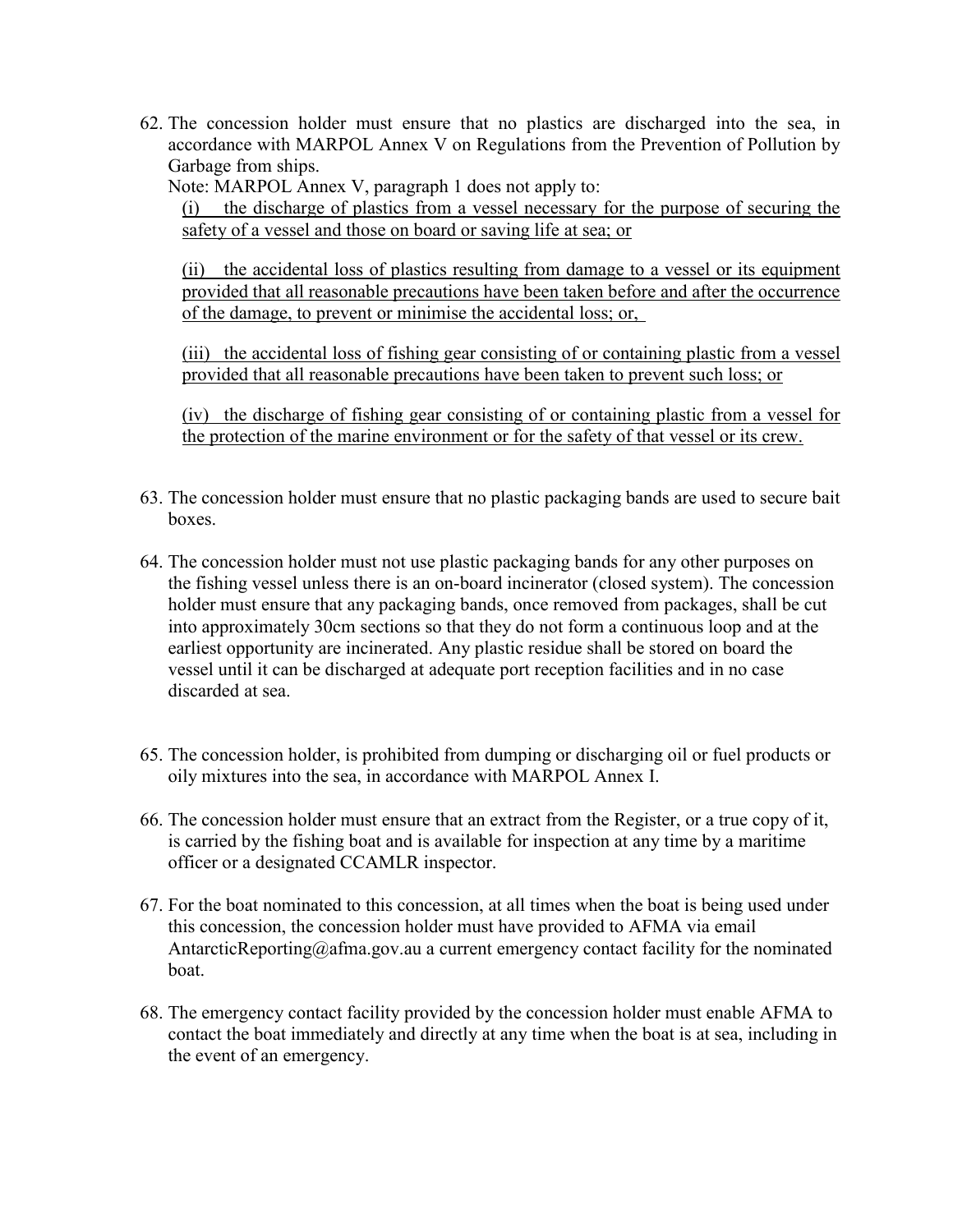- Note: The emergency contact facility may take the form of a satellite phone number, or skipper or crew member's mobile phone number - any number that may be used by AFMA to contact the boat while it is at sea at any time, including in the event of an emergency.
	- 69. The concession holder must immediately notify AFMA of any change in contact details, by email to AntarcticReporting@afma.gov.au; and the boat must not depart on a fishing trip unless AFMA has been so notified of the change in contact details.
	- 70. The concession holder must ensure that the unload of any toothfish product does not commence until an authorised inspector is present. In this paragraph:
		- a. 'offal' is defined as bait and by-products from the processing of fish and other organisms, including parts or sections of fish or organisms which are by-products of processing
		- b. 'discards' are defined as whole fish or other organisms returned to the sea dead or with low expectation of survival, as described in the Observer Longline Logbook 'Observed Haul Catch' form instructions.

## **Catch Documentation Scheme**

- 71. The concession holder must:
	- a. ensure that each landing or transhipment of *Dissostichus* species is accompanied by an accurately completed DCD as outlined in Annex 10-05/A, Attachment 1 of CCAMLR CM 10-05 (2018); and
	- b. send a copy of the completed DCD by electronic means to AFMA via email [AntarcticReporting@afma.gov.au.](mailto:AntarcticReporting@afma.gov.au)

In this clause:

*"DCD":* means a *Dissostichus* catch document.

"*transhipment*": means the transfer of *Dissostichus* species that have not previously been landed, from one boat to another, either at sea or in port.

"landing": means the initial unloading or transfer of *Dissostichus* spp. in any form from a boat to dockside, even if subsequently transferred to another boat, in a port or free-trade zone where the *Dissostichus* spp. are certified by an authority of the Port state as landed. The definition also includes the offload or transfer in port of *Dissostichus* species from a vessel to a container.

72. The concession holder must land catch only in States that are fully implementing the CCAMLR Catch Documentation Scheme (CDS) as listed in Appendix A.

## **Vessel Monitoring System Obligations**

73. The concession holder must have installed on the nominated boat an operational Automatic Location Communicator (ALC) at all times. The ALC must meet the minimum standards contained in Annex 10-04/C to CCAMLR CM 10-04 (2018).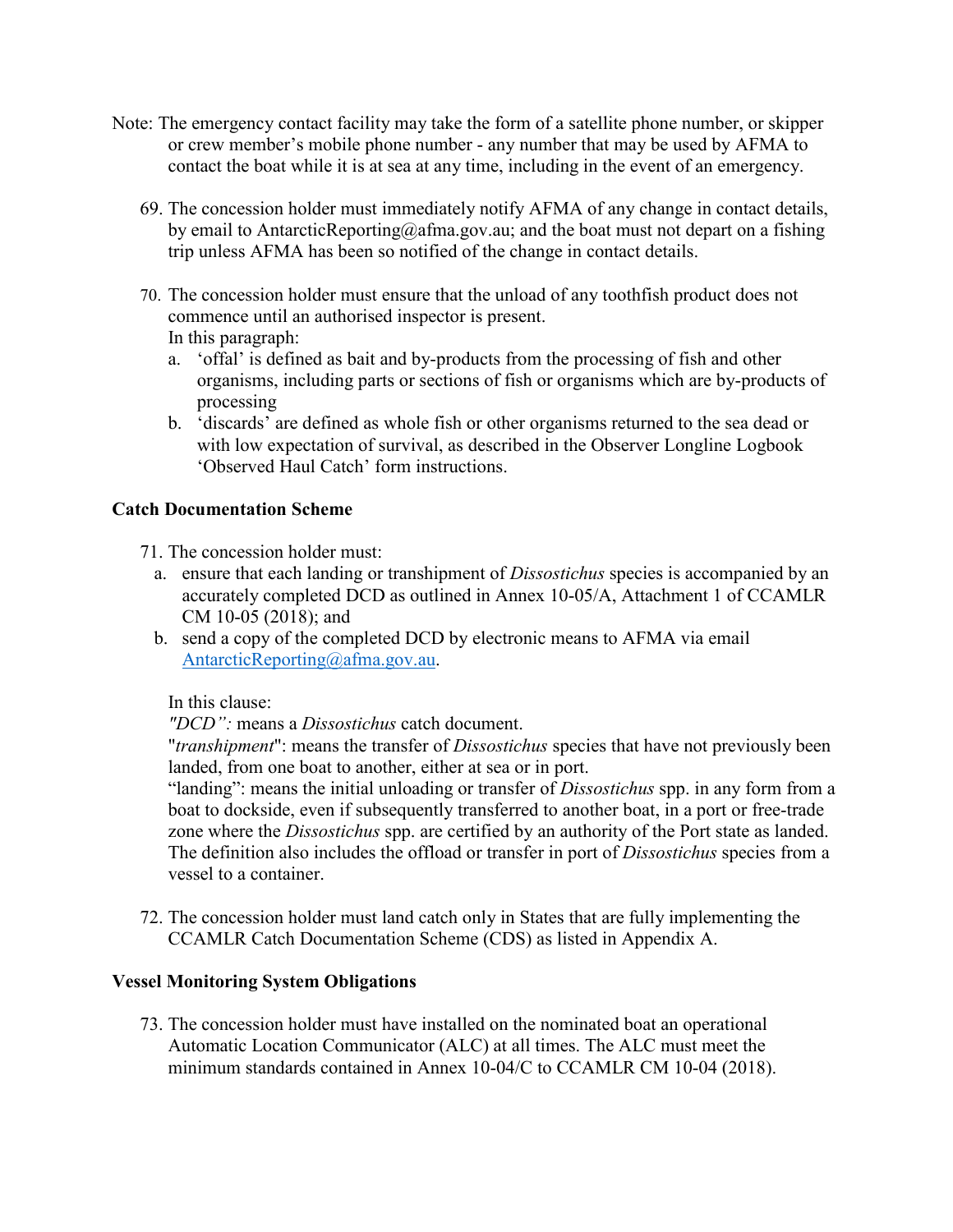In this clause: an ALC means a satellite position transmitter that is capable of continuously, automatically and independently of any intervention of the vessel, transmitting the vessel monitoring system (VMS) data.

- 74. The concession holder must ensure that:
	- i. the ALC is not tampered with in any way;
	- ii. VMS data are not altered in any way;
	- iii. the antennae connected to the ALC is not obstructed in any way;
	- iv. the power supply to the ALC is not interrupted in any way; and
	- v. the ALC must not be moved from the boat, except for the purpose of repair or replacement.
- 75. If the ALC fails to transmit VMS data while at sea, manual positional reports must be provided every four hours to AFMA (via email to VMSreporting@afma.gov.au) and the CCAMLR Secretariat (via email to  $\nu$ ms $\omega$ ccamlr.org).
- 76. If the ALC fails to transmit VMS data, the concession holder must repair or replace the ALC as soon as possible, and within two months of the VMS data transmission failure.
- 77. When in port, if the nominated boat is undergoing maintenance, berthed for an extended period or in other exceptional circumstances that render ALC operation impractical, the concession holder can apply for a Temporary Switch Off (TSO) by sending a completed 'Application for VMS Temporary Switch Off' form to [AntarcticReporting@afma.gov.au](mailto:AntarcticReporting@afma.gov.au) at least 72 hours prior to the ALC being switched off.
- 78. The concession holder must ensure that the ALC is not be switched off without first obtaining a TSO.
- 79. The concession holder must ensure that the nominated boat does not move from the place stipulated under the TSO without prior written approval from AFMA.

## **Direction to Fit**

- 80. When directed by AFMA in writing, the concession holder (or a person acting on the holder's behalf) must:
	- a. make available, within 14 days of the date of the written direction, the boat nominated to this concession for the purposes of installation of an AFMA ALC unit by an AFMA marine technician; and
	- b. provide all reasonable assistance to the AFMA marine technician including (but not limited to);
		- i. the provision of an un-interrupted connection to the boat's main power source, and
		- ii. an appropriate position for the mounting of the AFMA ALC unit.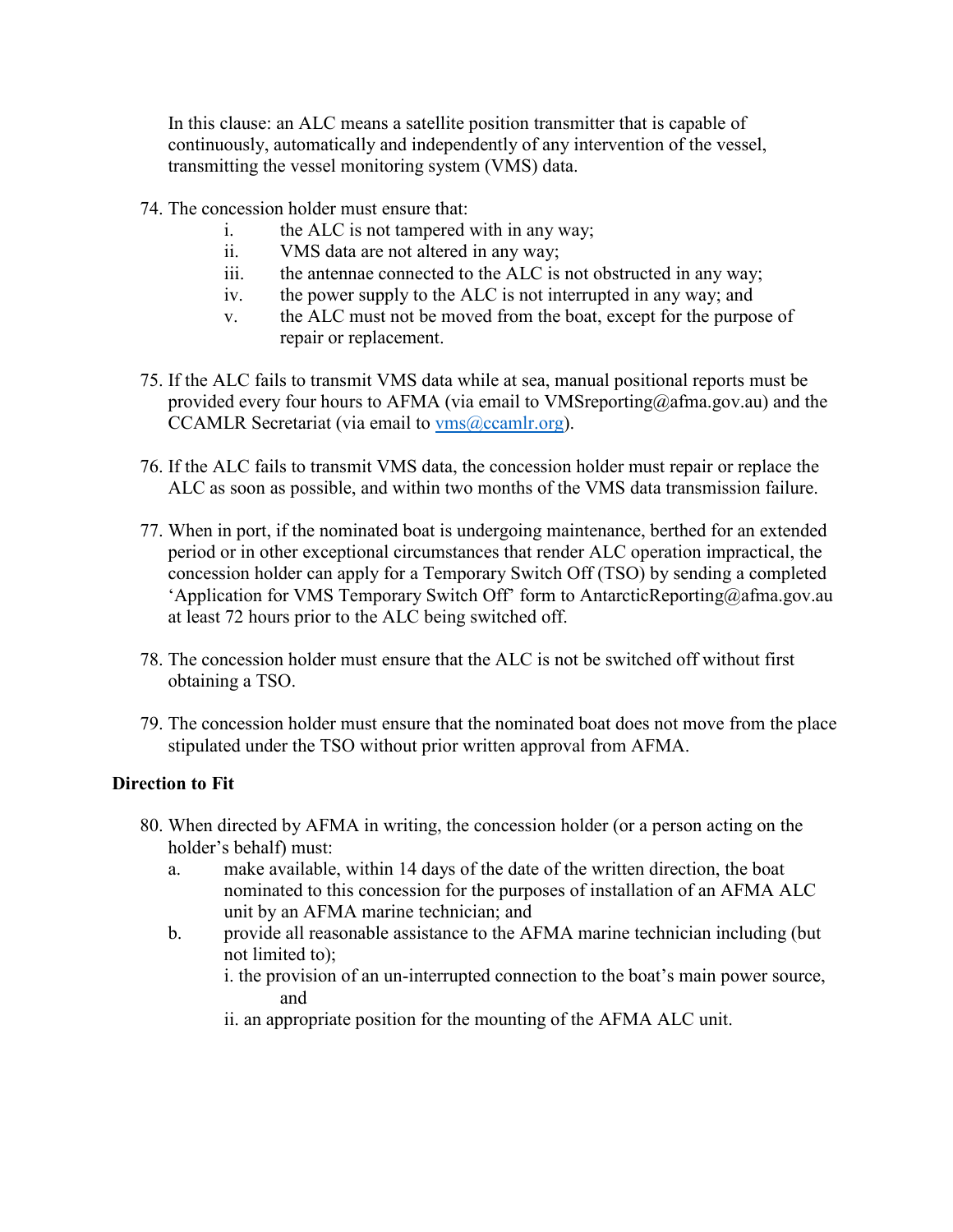- 81. When directed by AFMA in writing, the concession holder (or a person acting on the holder's behalf) must:
	- a. make available, within 14 days of the date of the direction, the boat nominated to this concession for the purposes of removal of the AFMA ALC unit by an AFMA approved technician; and
	- b. Provide all reasonable assistance to the AFMA marine technician.

The concession holder must not interfere with the AFMA VMS Unit

82. The concession holder (or a person acting on the holder's behalf) must not interfere, or attempt to interfere, with the operation of the AFMA ALC Unit.

## **Definitions:**

| <b>AFMA ALC Unit:</b> | An Automatic Location Communicator unit wholly owned by<br>AFMA, marked with AFMA identifications and supplied by AFMA and<br>fitted by an AFMA approved technician.                                                                |  |
|-----------------------|-------------------------------------------------------------------------------------------------------------------------------------------------------------------------------------------------------------------------------------|--|
| Interfere:            | For the purposes of these conditions 'interfere' includes, but is not limited<br>to:<br>Physical obstruction or removal of the AFMA ALC unit, or<br>Deliberately disconnecting or otherwise interfering with the power<br>$\bullet$ |  |
|                       | supply to the AFMA ALC unit, or<br>Deliberate physical interference with the casing or any external or<br>$\bullet$<br>internal components of the AFMA ALC unit.                                                                    |  |

## **Notes:**

| Must Make boat available:     | Where the boat is not made available in accordance with<br>condition 15 1 (a) or 15 2(a), AFMA may suspend this<br>concession pursuant to paragraph $38(1)(c)$ of the Act.                                                                                            |
|-------------------------------|-----------------------------------------------------------------------------------------------------------------------------------------------------------------------------------------------------------------------------------------------------------------------|
| Must maintain ALC Unit:       | Regardless of AFMA's decision to fit an AFMA ALC unit,<br>the holder must continue to maintain an ALC in accordance<br>with regulation 37 of the FM Regulations.                                                                                                      |
| Remains the property of AFMA: | At all times the AFMA ALC unit remains the sole property<br>of the Commonwealth of Australia, as represented by<br>AFMA. The holder is liable to the Commonwealth of<br>Australia for the payment of any costs incurred as a result<br>of loss or damage to the unit. |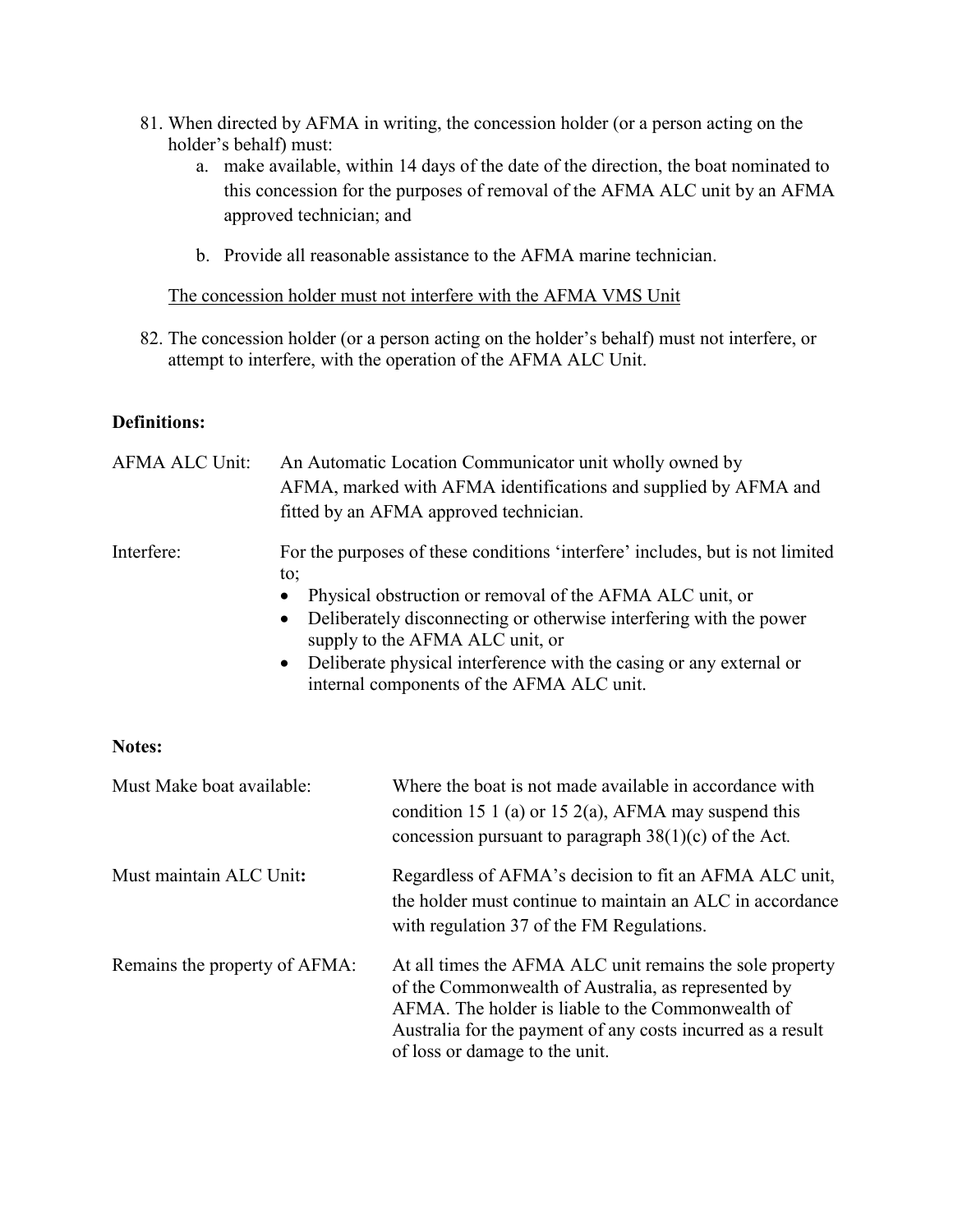## **Agent Obligations**

- 83. The concession holder accepts concurrent liability for all conduct infringing the Act, any delegated legislation made under the Act or any condition on their concession by its servants or agents who may be engaged by the concession holder to conduct on the holder's behalf activity under this concession.
- 84. Liability for the conduct of the concession holder's servants or agents arises, even if the conduct may be, or actually is, beyond the scope of the servant or agent's actual or apparent authority where it is a breach that occurs during the conduct of activity authorised by this concession.
- 85. The concession holder may avoid concurrent liability for conduct whilst conducting activity under this concession if, but only if, the holder can establish that the infringing conduct could not possibly have been prevented by any action or precaution that the holder might have reasonably taken. The giving of an indemnity by the servant or agent to the concession holder for any penalties incurred by the holder, for infringing conduct by the servant or agent is not, of itself, a reasonable precaution to prevent infringing conduct.
- 86. The concession holder must not give any indemnity to their servant or agent as to their conduct of activity authorised by this concession.

## **Temporary Orders Obligations**

87. The concession holder must comply with any Temporary Order made by AFMA under sub section 43(2) of the Act and to the extent that any concession condition is inconsistent with a Temporary Order sub section 43(9) provides that the concession condition is overridden by the Temporary Order until the Temporary Order ceases to have effect.

## **Direction Obligations**

88. The concession holder must comply with any Direction that fishing is not to be engaged in in the fishery, or a particular part of the fishery or during a particular period or periods made under sub section 41A of the Act.

## **Navigating in Closed Zones**

89. AFMA may suspend this concession in accordance with this condition, pursuant to section 38(1)(c) of the Act, if it reasonably appears by VMS transmission from the nominated boat, that there is a failure by that boat while in a closed zone for the purposes of Division 3 regulation 85 of the FM Regulations, to meet the exempting provisions of sub regulations 86(2), or (3). Such suspension will then continue until the concession holder provides a full written explanation, to the satisfaction of the delegate responsible for issuing that suspension, of the lawful reason for the boat being in that closed zone at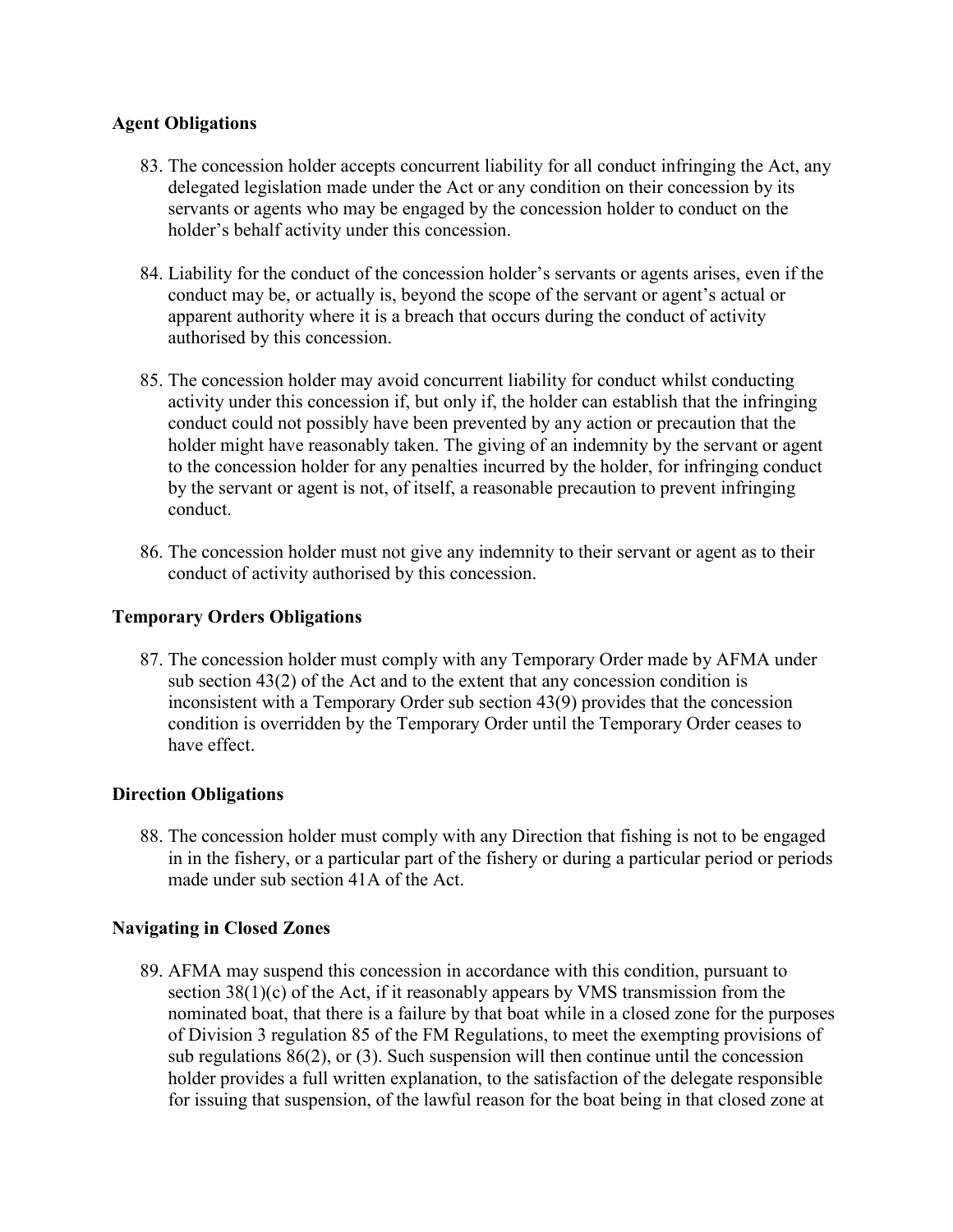that time, or until the expiration of the suspension under sub section 38(2); whichever is the earlier.

## **Inspections when in port**

- 90. The concession holder must, at least 48 hours in advance of port entry:
	- a. Provide the information required in the template within CM 10-03 (2019) Annex 10-03/A to the Port State and AFMA at [AntarcticReporting@afma.gov.au;](mailto:AntarcticReporting@afma.gov.au) and
	- b. Convey a written declaration that they have:
		- i. not engaged in or supported IUU fishing in the CCAMLR Convention Area; and
		- ii. complied with relevant requirements.
- 91. The concession holder must, on request by a person, allow the person to inspect the holder's nominated boat if:
	- a. the boat is anchored or moored at a port in a State or Territory of Australia, or at a port in another country; and
	- b. the person is authorised to inspect the boat under a law of the State, Territory or country.
- 92. If an inspection is conducted:
	- a. at a port in a country other than Australia; and
	- b. by a person who is authorised to do so under a law of that country relating to fisheries; the concession holder must, within 72 hours after the inspection, send AFMA a notification of the inspection, via email [AntarcticReporting@afma.gov.au.](mailto:AntarcticReporting@afma.gov.au) The notification must include the following details:
		- i. the nominated boat's name;
		- ii. the data and time of the inspection;
		- iii. the location of the boat when the inspection was conducted; and
		- iv. the nationality of the inspector.